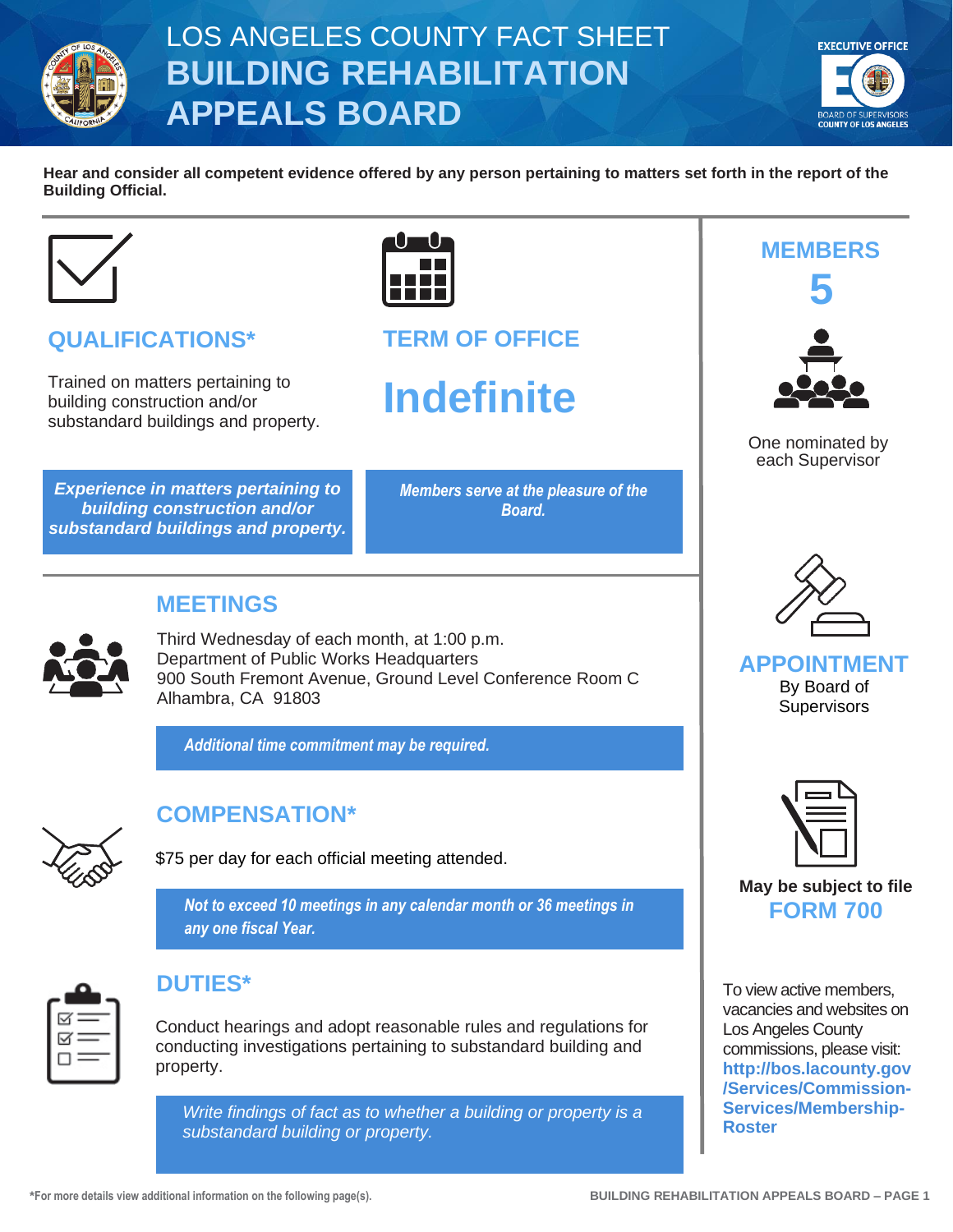

## **QUALIFICATIONS**

Qualified by experience and training to pass on matters pertaining to building construction and/or substandard buildings and property. Every member of the Board of Appeals (created by Section 105) is an ex-officio alternate member of the Building Rehabilitation Appeals Board, and may serve in the place and stead of any regular member of the Building Rehabilitation Appeals Board who is absent from any meeting and, at such meeting, shall be deemed to be a regular member of the Building Rehabilitation Appeals Board.



#### **MEETINGS**

Third Wednesday of each month at 1:00 p.m. Department of Public Works Headquarters 900 South Fremont Avenue Ground Level Conference Room C, Alhambra, CA 91803

Section 5.12.050 of the Los Angeles County Code provides that if any member (other than an ex officio member) fails to attend three consecutive meetings, unless excused by the members thereof, that member's office becomes vacant. The secretary shall so notify the appointing officer who shall immediately appoint a member to fill such vacancy.

| $\leq$    |  |
|-----------|--|
| $\Join =$ |  |
| —         |  |

# **DUTIES**

The Building Rehabilitation Appeals Board shall make written findings of fact as to whether a building or property is a substandard building or substandard property.

#### **DUTIES (continued)**

The Board shall hold a hearing and consider all competent evidence, including verbal testimony and photographs, offered by any person pertaining to the matters set forth in the report of the building official.

The Board shall adopt reasonable rules and regulations for conducting its investigations into matters of substandard building and property for conducting its investigations into matters pertaining to substandard buildings and property.

The Board may or may not confirm the building official's finding(s) that the property is substandard, and declare the property a public nuisance because it is:

- a. Injurious to health
- b. Offensive to the senses
- c. Obstructs the free use of neighboring property so as to interfere with the comfortable enjoyment of life and property

When the Board finds that the building is substandard building and is declared a public nuisance based on its findings, the Board shall order the abatement of this nuisance by barricading, demolition, repair or rehabilitation of the substandard building or portion thereof or at the option of the party concerned. The order also may require that the substandard building be vacated.

When the Board finds that any property is substandard property and is declared a public nuisance based on its findings, the said Board shall order the abatement of the nuisance by means the Board deems most feasible.

If requested, the Board will determine the reasonableness and correctness of the assessment, or both, also if requested, the necessity of demolition or other work. The Building Rehabilitation Appeals Board shall notify all such persons of its decisions in writing. The Board may also determine the reasonable value of salvage.